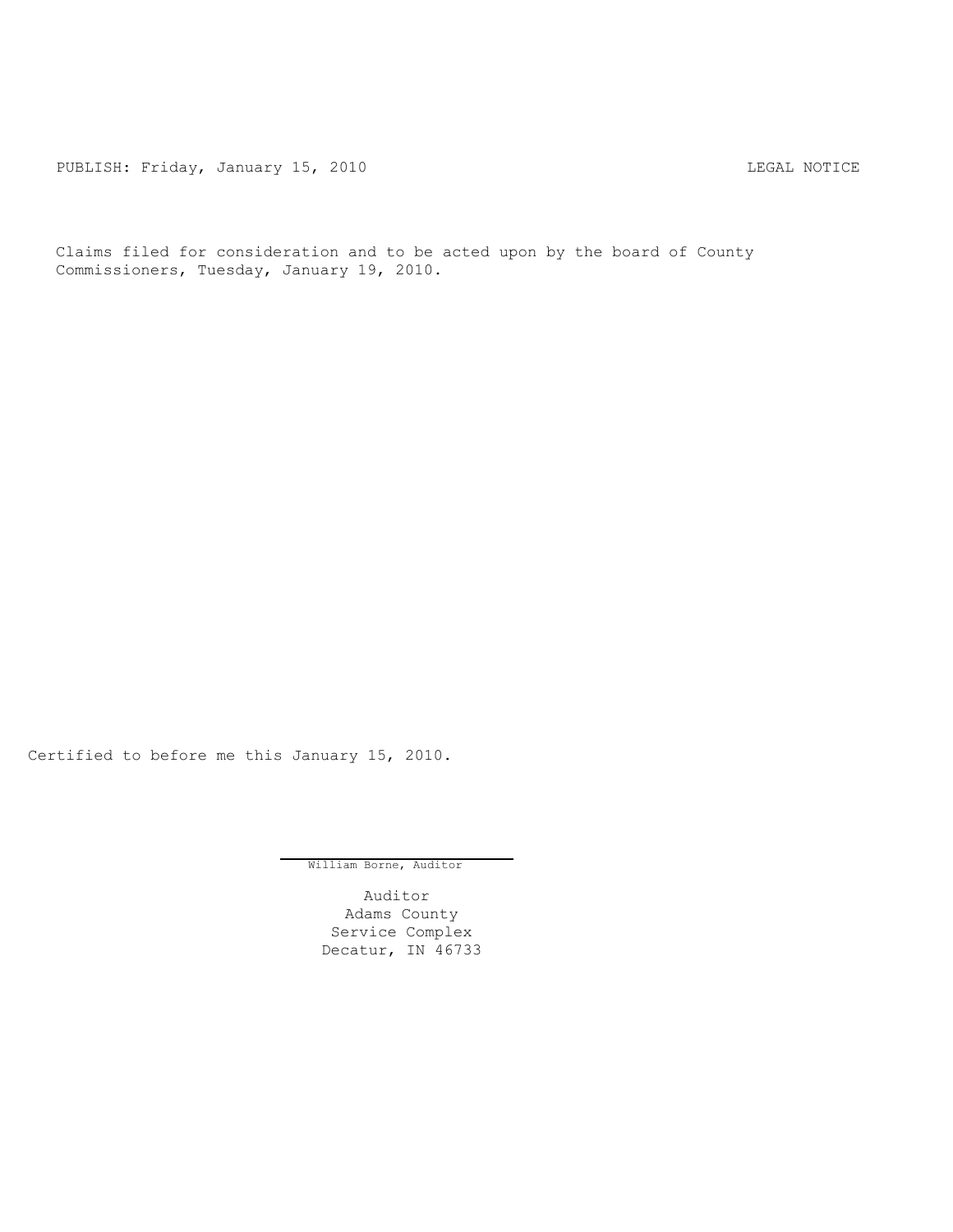

## **Claims Docket for Newspaper Adams County, Indiana**

## For Period: **12/1/2009** to **12/16/2009**

Date Claims to be Paid: **1/19/2010**

*313 W. Jefferson St. Decatur, IN 46733 (219) 724-2600*

| <b>Vendor</b>                    | Amount    | <b>Vendor</b>                 | <b>Amount</b> |
|----------------------------------|-----------|-------------------------------|---------------|
| Adams County 4-H Clubs           | 721.91    | Adams Memorial Hospital       | 71,499.29     |
| Adams County Solid Waste         | 2.77      | <b>Adams County Treasurer</b> | 4,383.90      |
| Indiana Michigan Power           | 1,243.11  | Appraisal Research Corpor     | 4,425.00      |
| Aqua Blast                       | 76.83     | Baker And Sons Plumbing &     | 180.00        |
| Berne Ready Mix                  | 228.23    | Berne Tri-Weekly News         | 276.28        |
| Hoosier Blue Flame               | 158.50    | Bowers, Charles               | 2,302.92      |
| Chet's Pest Control              | 30.00     | Cintas Location #338          | 92.12         |
| City Of Decatur                  | 535.50    | Decatur True Value            | 52.12         |
| <b>Complete Printing Service</b> | 1,002.80  | Computer Systems, Inc.        | 17,075.00     |
| Courtesy Ford, Inc.              | 35.95     | Craigville Telephone Comp     | 119.60        |
| Sigworth, Darrell W.             | 15.84     | Decatur Daily Democrat        | 204.43        |
| Stimpson, Richard P.             | 275.00    | Emergency Radio Service       | 1,491.00      |
| Erie Haven                       | 18.50     | Burkhart, Gary                | 48.93         |
| Geneva Police Department         | 24.00     | Gordon Food Service           | 5,063.56      |
| Haywood Printing Company         | 118.17    | Hilty Engine Service          | 10.79         |
| <b>IAHSA</b>                     | 537.84    | <b>Innovative Concepts</b>    | 957.08        |
| K-Mart                           | 10.14     | Kiess Electric                | 271.91        |
| Busse, Louise                    | 30.00     | M. D. Landscaping Service     | 150.00        |
| Manatron                         | 46,281.19 | Marcus J. Ripley              | 225.00        |
| Gresla, Mark S. Md               | 420.25    | Meshberger Brothers Stone     | 25,992.33     |
| Moser Motor Sales, Inc.          | 33.74     | Nationwide Life Insurance     | 525.00        |
| Nena                             | 120.00    | Nipsco                        | 2,488.53      |
| Miller, Patrick                  | 214.78    | Pitney-Bowes                  | 228.00        |
| McIntosh, Rhonda L.              | 606.76    | Selking International         | 50.60         |
| <b>Shell Fleet Plus</b>          | 19.36     | <b>Summit Radiology</b>       | 873.00        |
| Smith, Teryl R.                  | 6.00      | Print Shop                    | 2,023.44      |
| Top Supply Company               | 201.78    | Two Brothers Restaurant       | 140.72        |
| Underground Pipe & Valve,        | 220.80    | Wal-Mart / GEMB               | 140.78        |
| Welder Services, Inc.            | 44.40     | Witham Toxicology Laboratory  | 1,001.00      |
| Swiss City Veterinary            | 445.00    | National Serv-All             | 105.33        |
| The Galley Restaurant            | 139.26    | CenturyLink                   | 8,609.06      |
| J. L. Manufacturing & Fab.       | 35.00     | North Adams Community Sch     | 2,980.00      |
| South Adams Community Sch        | 2,935.00  | Adams Central Community S     | 2,930.00      |
| Patrick Norton                   | 30.00     | CMC, LLC                      | 10,230.00     |
| Rudd Equipment                   | 1,584.71  | Judith E. Affolder            | 44.00         |
| Indiana Rural Safety & He        | 256.96    | Angie White                   | 16.28         |
| Tom Magnan                       | 768.26    | Hobart Sales And Service      | 524.70        |
| Association Of Prosecutin        | 1,264.47  | Waste Management              | 161.72        |
| Indiana Assoc. Of Co. Com        | 950.00    | <b>B</b> Secure Alarm Systems | 372.00        |
| Frederick A. Schurger            | 102.96    | Anthony Stimpson              | 300.00        |
| <b>Energy Products</b>           | 162.19    | Myron Dearmond Farm Drainage  | 500.00        |
| Don Myers Plumbing               | 615.13    | Phyllis Hebble                | 300.00        |
| Indiana Judges Associatio        | 400.00    | City Of Decatur Park Depa     | 3,483.33      |
| Gopher                           | 519.75    | Weiskopf Industries Corpo     | 397.77        |
| Indiana Farm Bureau              | 33.50     | Chad W. Sprunger              | 833.33        |
| Zurcher Tire, Inc.               | 500.91    | Angie Hall                    | 24.64         |
| Tom Magnan/Special Needs         | 94.65     | International Assoc. Asse     | 175.00        |
| Kristina Buckner                 | 31.24     | Sherry Laboratories           | 65.00         |